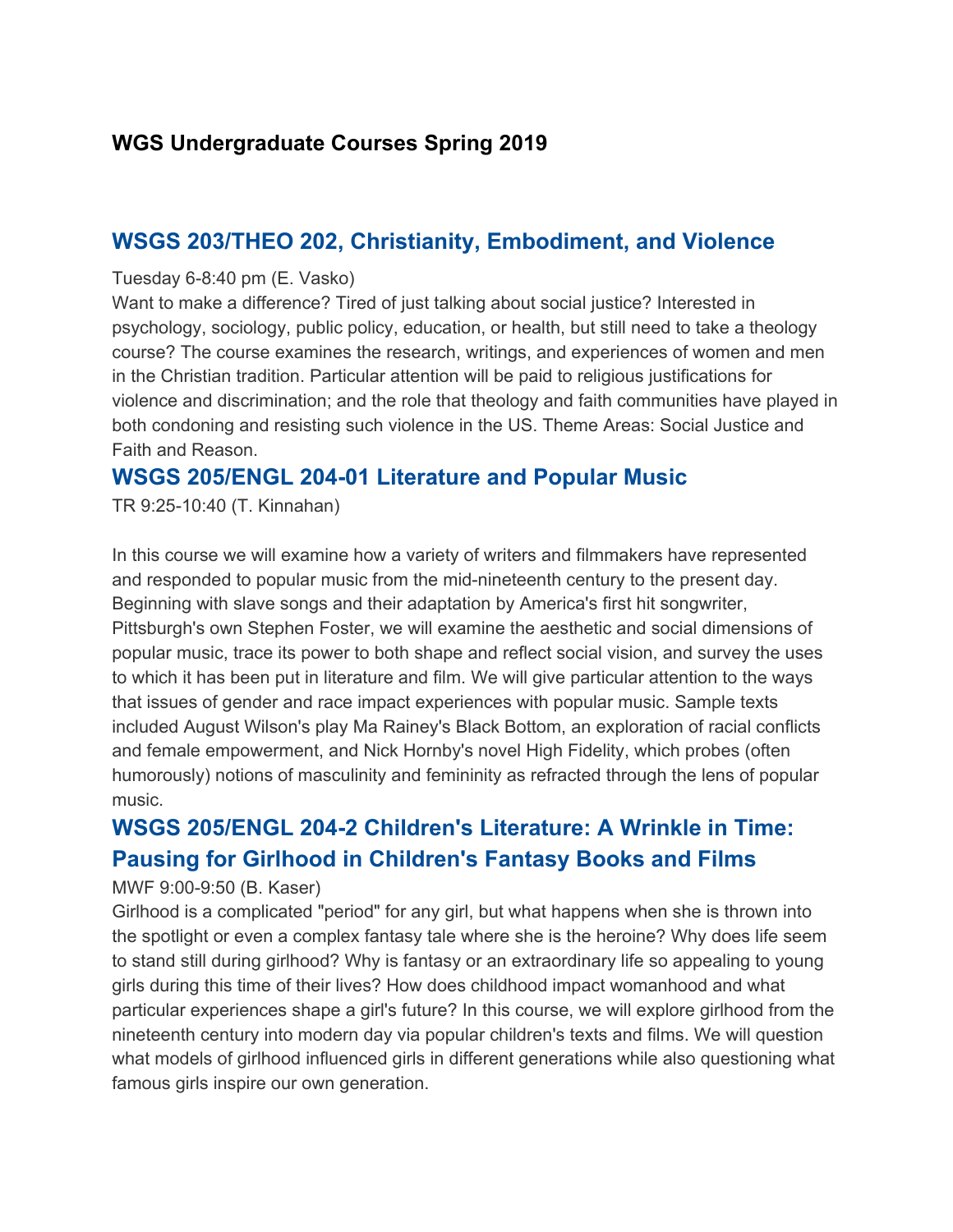We will pay particular attention to the heroines of fantasy texts, such as A Wrinkle in Time's Meg Murray and The Hunger Games' Katniss Everdeen, while comparing these texts to their film adaptations. We will consider why we keep bringing back these same examples of girlhood generation after generation through a wide variety of formats including movies, TV series, and toys. We will also study girls in the spotlight and how celebrity takes a toll on growing up. Ultimately, we will consider constructions of girlhood and what the "real" girl is verses the "ideal" girl. Our ultimate goal will be to build a toolbox of famous and fantastic girlhoods in order to better understand the following: how culture influences realistic girlhoods, how gender plays a role in childhood, how girlhood contributes to womanhood, and finally, how girlhood is constructed and why society constructs girlhood the way it does. This course will also serve as a brief introduction to feminist and gender studies. We will consider basic concepts in the field in order to better prepare us for discussions about girlhood and eventually tracing the connections between girlhood, femininity, womanhood, and gender.

Texts will include J.M. Barrie's Peter and Wendy, Madeleine L'Engle's A Wrinkle in Time, C.S. Lewis' The Lion, the Witch and the Wardrobe, Lewis Carroll's Alice's Adventures in Wonderland, Suzanne Collins' The Hunger Games, and excerpts from J.K. Rowling's Harry Potter series, amongst others. Works by Frances Hodgson Burnett, Robin McKinley, Edith Nesbit, and additional token authors of children's literature will also be considered. We will further examine Shirley Temple, Emma Watson, and other girls that have grown up in the public's gaze. Finally, we will inform these readings and observations with critical theory from feminist, fantasy, film, and childhood studies. We will particularly consider scholarly works by James Kincaid, Claudia Nelson, Jacqueline Rose, Laura Mulvey, Nancy Chodorow, and Judith Butler.

### **WSGS 353/PSYC 353: Psychology of Gender**

#### MW 3:00-4:15 pm (J. Jenkins)

In this course we will explore what it might mean to be a woman, a man, or something in between or outside those possibilities. We will consider gender from a variety if vantage points, including those of biology, culture, race, psychoanalysis, psychopathology, and mythology. Goals for the course include rich conversation about the varieties of our gendered world and the further development of our individual perspectives on what it means to be a gendered subjectivity.

## **WSGS432W/ENGL432W Documentary Poetics**

#### TR 9:25-10:40 pm (L. Kinnahan)

Looking primarily at 20th century N. American poetry, along with 1930s photo-documentary books and the rise of documentary photography, this course will focus on the diverse approaches, materials, and forms through which poetry explores the concept of "documentary" and "witness."

We will lay a foundation for this focus through looking at poetry and photo-documentary books from the first half of the century and then move to the contemporary period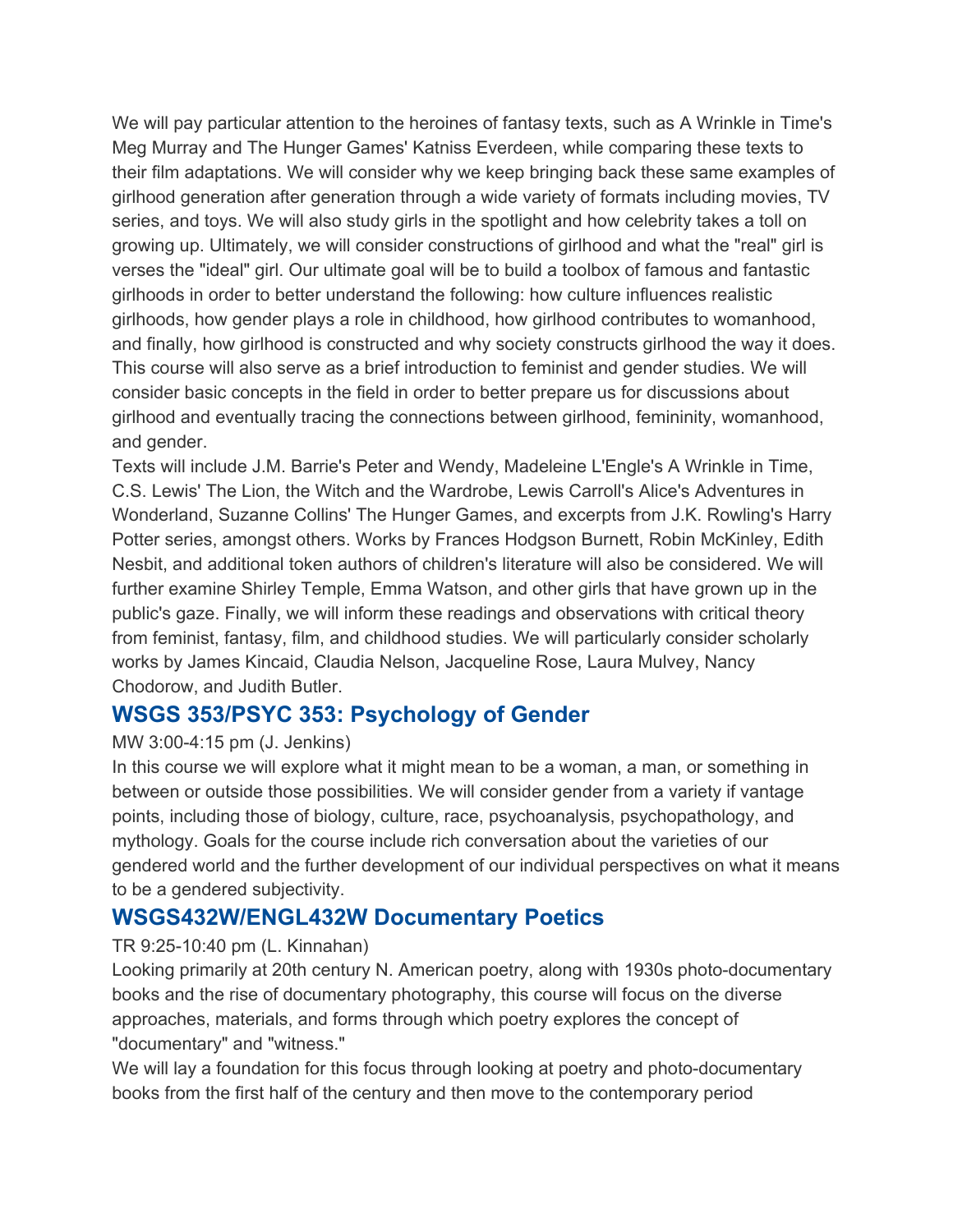(especially the 1990s to the present). We will read works that challenge us to think about intersectional relations between gender, race, and class, and the interactions of written and visual forms of expression. In particular, the course will explore the following:

· Relationships between photography and poetry, as well as the relationship of visual culture, visual art, and poetry

- · Uses of documents, documentary material, & archives
- · Relationship of documentary approaches to social ideas about gender, race, class

· Poetic documentary stances of "witness" - to poverty & economic changes, social migrations, social movements (Civil Rights, Women's Movement, etc), and socio-historical contexts & narratives (capitalism & industry; N. American histories of marginal groups/voices such as women, African-Americans, and working class; media and the dominance of the image; and more).

Tentative texts include:

· You Have Seen Their Faces, Erskine Caldwell and Margaret Bourke White (photo-documentary book)

- · Exodus, Dorothea Lange & Paul Taylor (photo-documentary book) (excerpts)
- · Survey Graphic, early 20th-c. journal incorporating photography (excerpts)
- · Selections of modernist poetry: William Carlos Williams, Mina Loy, Marianne Moore, Langston Hughes
- · Muriel Rukeyser, The Book of the Dead
- · Chris Llewylyn, Fragments from the Fire
- · Mark Nowak, Shut Up Shut Down
- · Claudia Rankine, Citizen
- · N. Nourbese Philip, She Tries Her Tongue, Her Silence Softly Breaks (or Zong)
- · Susan Howe, Singularities (or parts of it)
- · Kevin Young, To Repel Ghosts
- · Natashia Trethewey, Bellocq's Ophelia
- · Pattie McCarthy, Marybones
- · Rachel Blau DuPlessis, Graphic Novella

# **The two courses below are not cross-listed in WSGS, but students can [petition](https://form.jotform.com/62436279495973) to have them count for WSGS credit.**

## **Hist 311W Writing and Researching in History**

MWF 1:00 pm-1:50 pm(A. Bucciantini)

What does it mean to be a historian? What sorts of things do historians do? One of the major skills you have to have as a historian is the ability to find information and then present it clearly to an audience. Your audience could be a history professor, a student you are teaching, a visitor to a museum or historic site - even your friends and family. This class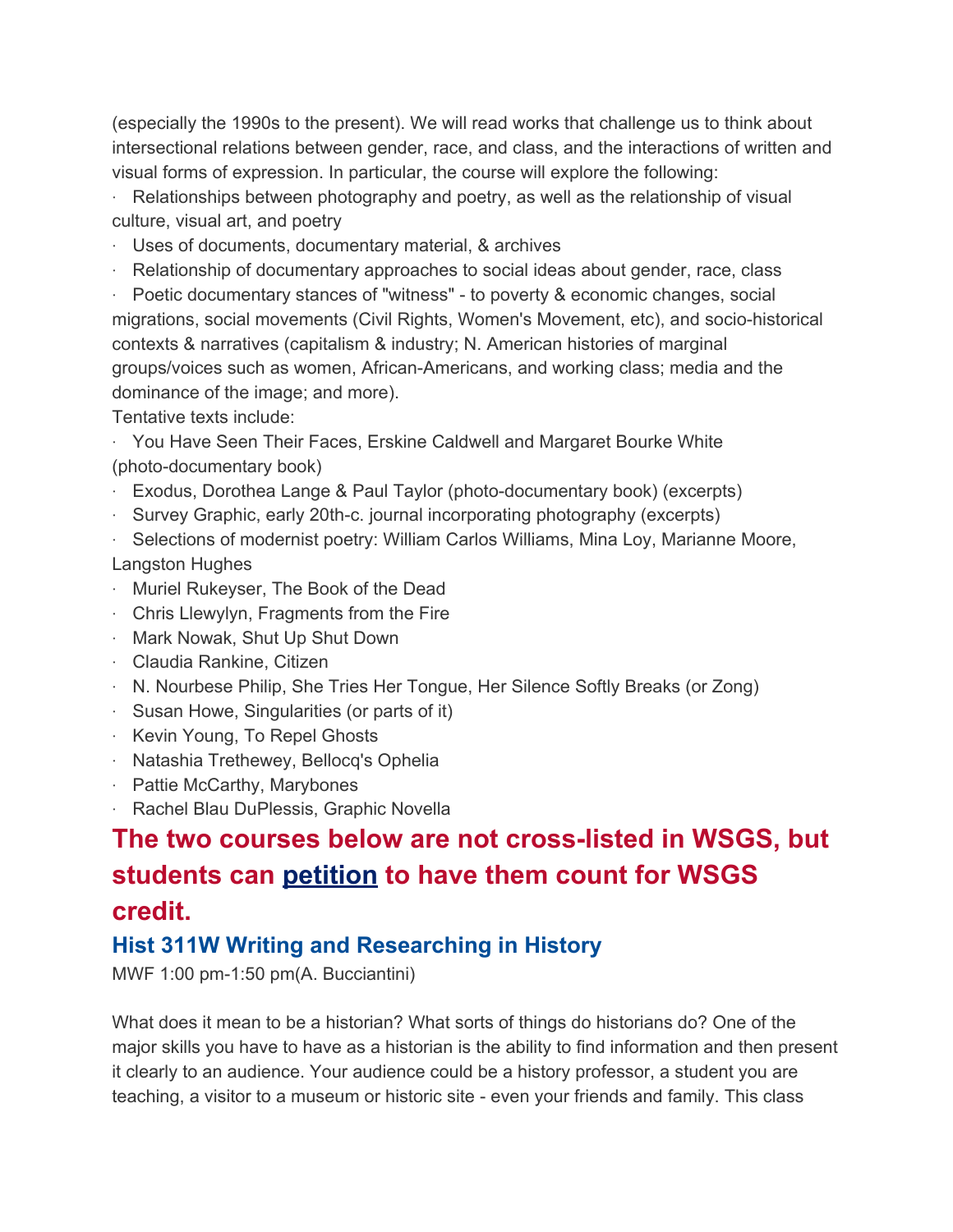aims to teach you how to master these critical skills of locating information, synthesizing and analyzing it, and presenting it well both in writing and orally. Along the way we will learn about one of the most exciting ways that information used to be presented to the public, through the "Great Exhibition". This includes looking at all the new technology developed for the exhibitions, all the new trends that happened at the exhibitions, and how social movements of the times were reflected at the exhibitions and in the audiences they attracted.

### **COMM 426/526: Free Speech and Responsibility**

TR 4:30-5:45 (P. Arneson) Students can petition to have this course count for WGS credit at either the BA (426) or the MA (526) level.

# **WGS Graduate Courses Spring 2019**

# **The courses below are not cross-listed in WSGS, but students can petition to have them count for WSGS credit.** See the link below:

https://form.jotform.com/62436279495973

ENGL566-01 (20642) Literary Theory (J. Suh).

Over the course of the semester, we will familiarize ourselves with key terms and works of theory relevant to literary studies. We will also actively engage debates concerning the role of the intellectual, the place of literary studies in contemporary U.S. culture, and the boundaries between literary studies and other disciplines. To these ends, questions for the course include the following:

What does cultural production do? What should it do? How has the relationship between literature and society been conceived? What dialogues in other disciplines have contributed to the modern study of cultural production?

Practical goals include increased facility with advanced theoretical analysis, mastery of selected critical theoretical terms in literary criticism, and the mastery of argumentative summaries in writing.